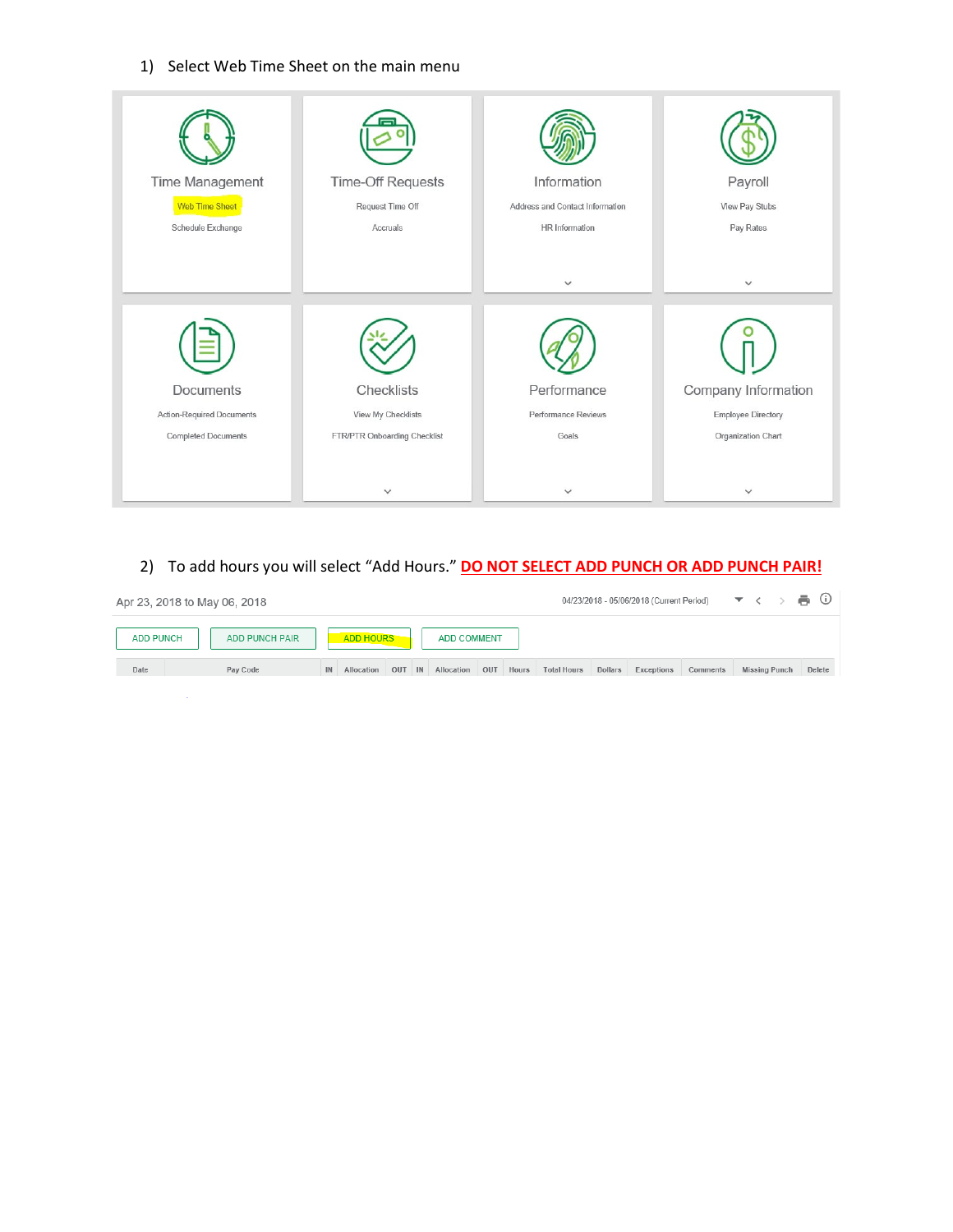3) If you are adding hours for only one day you can select just that date. To do so you click on the first box in the Day(s) option. It will drop down a calendar. Select the appropriate date. \*Note – It will auto load the current date.

| <b>Add Hours</b>           |                                   | × |
|----------------------------|-----------------------------------|---|
| 05/02/2018<br>Day(s)<br>to | Exclude Weekends                  |   |
| Pay Code<br>Regular [R]    | Hours<br>8.00                     |   |
| Allocation                 |                                   |   |
| Q Department               | Q Position<br>▼                   |   |
| Add Comment                |                                   |   |
|                            | <b>CANCEL</b><br><b>ADD HOURS</b> |   |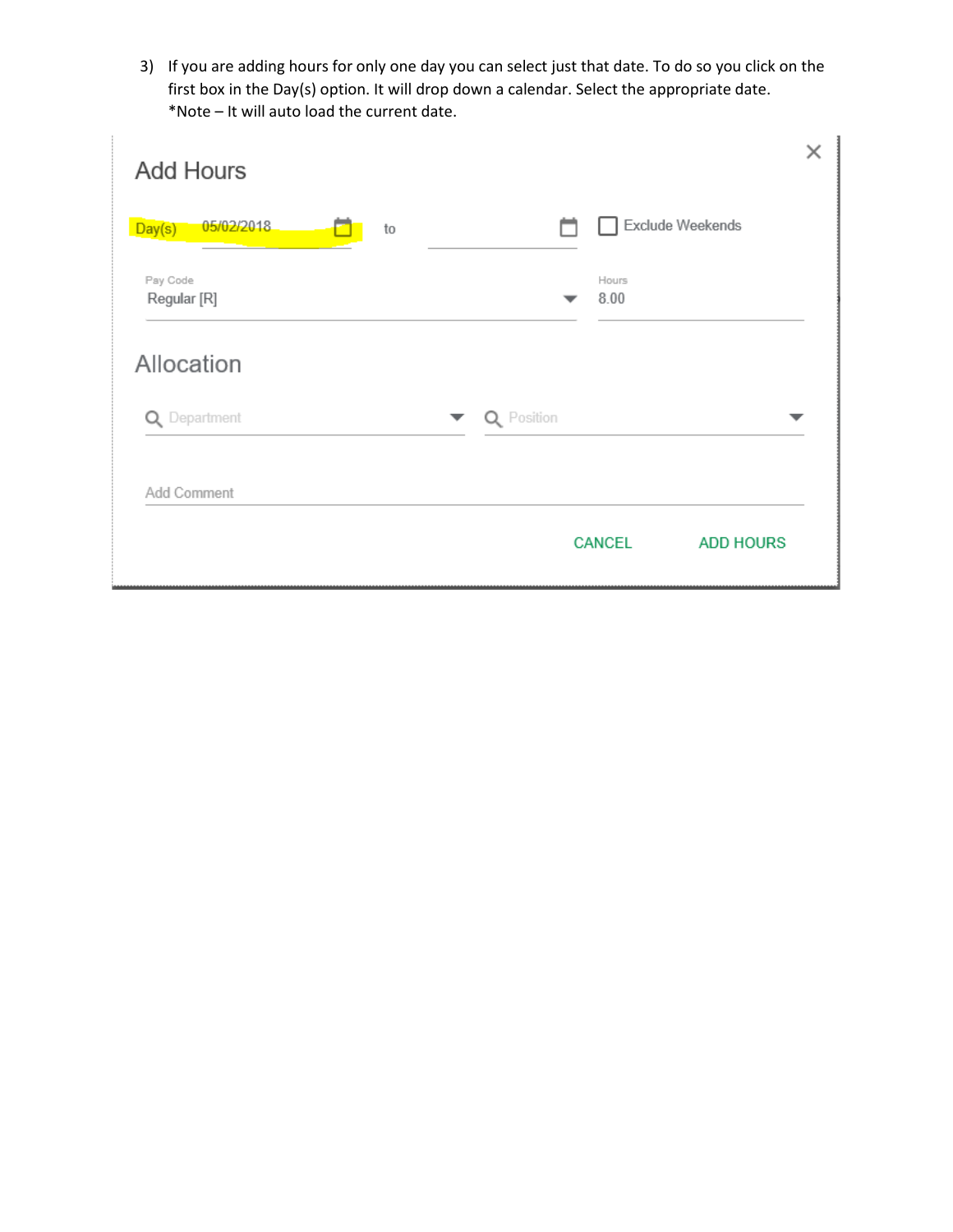4) Once you have selected the date you will select the appropriate Pay Code. The default is eight hours of regular, which is what it would be most of time, unless you are using a different Pay Code. If a different Pay Code needs to be used you would select it from the drop down.

If necessary, you can add a comment in the comment section.

Once you have selected the type of hours you enter the number of hours for that day. In this case it is eight (8) hours of regular. Then click on "Add Hours."

## **All leave time must be requested through employee self-service and not entered on timesheets by employees or supervisors unless due to extenuating circumstances.**

| <b>Add Hours</b>                 |    |               |               |                  |   | × |
|----------------------------------|----|---------------|---------------|------------------|---|---|
| Day(s)<br>05/02/2018<br>Pay Code | to |               | Hours         | Exclude Weekends |   |   |
| Regular [R]<br>Allocation        |    |               | 8.00          |                  |   |   |
| Department<br>Q                  |    | Position<br>Q |               |                  | ▼ |   |
| Add Comment                      |    |               |               |                  |   |   |
|                                  |    |               | <b>CANCEL</b> | <b>ADD HOURS</b> |   |   |

**DO NOT MAKE ANY ENTRIES IN THE ALLOCATION SECTION**